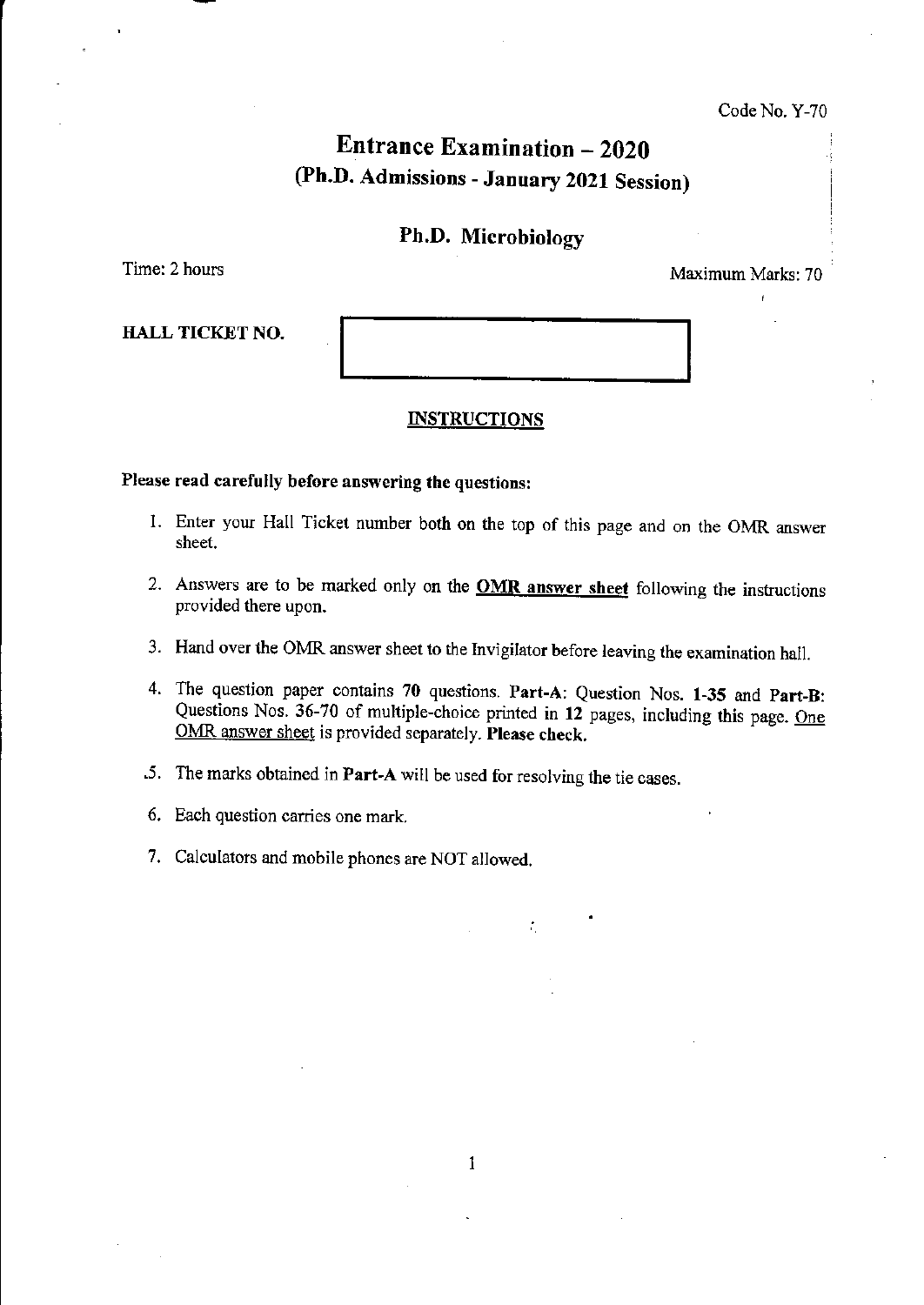Code No. Y-70

## PART-A

1. In which direction do the sodium  $(Na+)$  and potassium  $(K+)$  ions move in the sodium/potassium pump?

| A. Na+ into the cell, $K+$ out | $B$ . K+ into the cell, Na+ out   |
|--------------------------------|-----------------------------------|
| C. Na+ into the cell, $K+$ in  | D. $K$ + out of the cell, Na+ out |

#### 2. Which of the following is the correct full form of MEGA?

- A. Minimum Evolutionary Genome Analysis
- B. Minimum Evolutionary Genetics Analysis
- C. Molecular Evolutionary Genetics Analysis
- D. Molecular Evolutionary Genome Analysis
- 3. Which of the following enzyme is involved in siRNA~directed DNA methylation pathway in plants?

| A. RNA polymerase I   | B. NA polymerase II |
|-----------------------|---------------------|
| C. RNA polymerase III | D. RNA polymerase V |

- 4. Kyte-Doolittle hydropathy plots are used for predicting the following  $\qquad \qquad$ .
	- A. Transmembrane regions in a protein
	- B. Active site of enzymes
	- C. Amino acid sequence similarity between proteins
	- D. Cofactor-binding domain of a protein

5. Noble prize (2020) in chemistry was given away to Jennifer Doudna and

Emmanuelle Charpentier for developing a technique which is used extensively as a tool in molecular biology.

| A. CRISPR-CAS9 | B. Atomic force microscopy     |
|----------------|--------------------------------|
| C. Quelling    | D. Super resolution microscopy |

6. To prepare 1L of buffer of 50 mM Tris base (121.14 g/mol), 200<sup> $\text{mM}$ </sup> glycine (75.07 g/mol) and 1% SDS, the following amounts are nearest to the correct weighed amounts to be taken

A.  $6.006$  g of Tris Base; 1.5 g of glycine 10 g of SDS B. 6.06 g of Tris Base; 15 g of glycine 10 g of SDS C. 3.03 g of Tris Base; 15 g of glycine 1 g of SDS D. 30.3 g of Tris Base; 15 g of glycine 1 g of SDS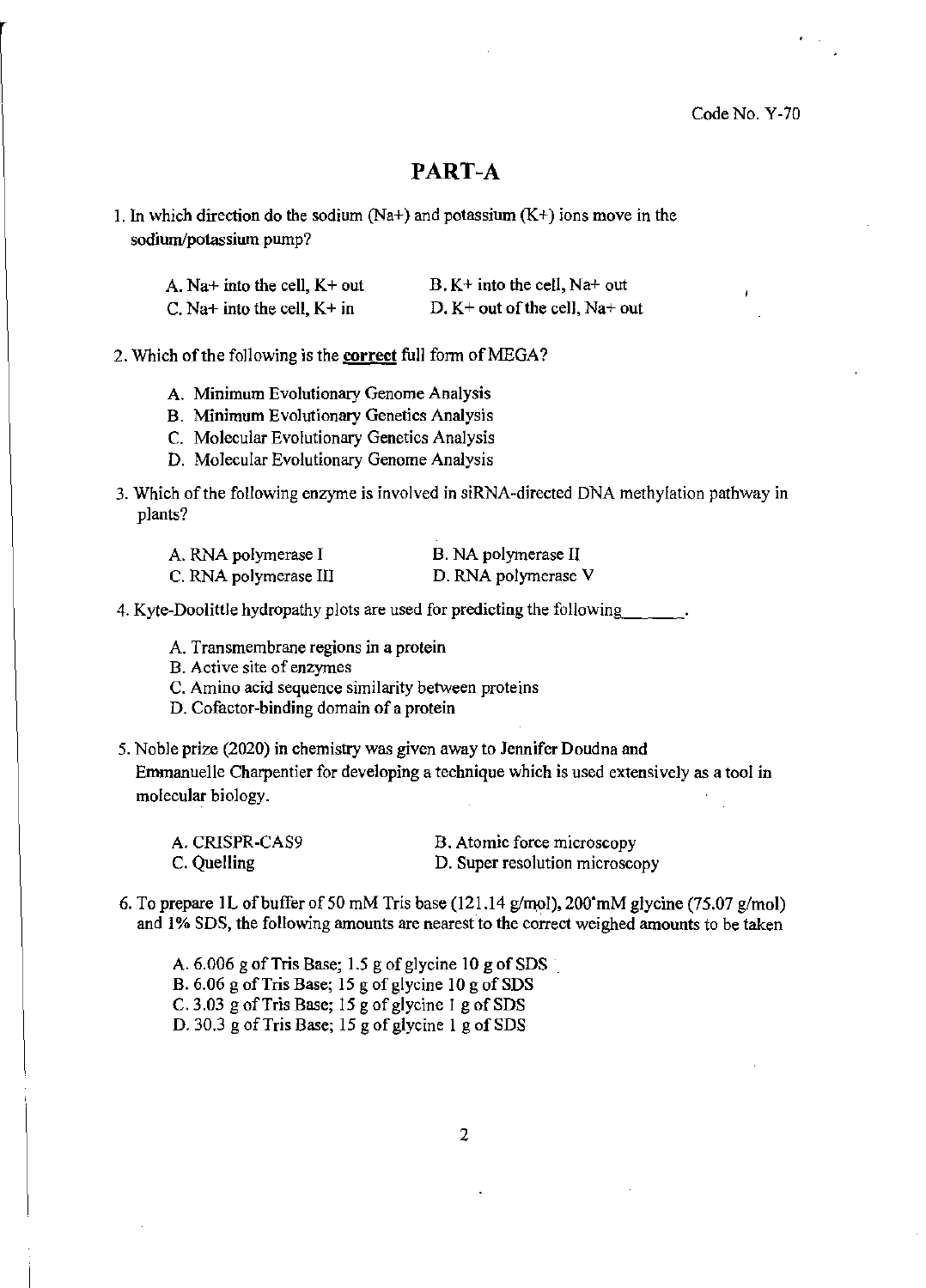- 7. One of the following concepts emerged out of PaJaMo experiment, conducted by AB Pardee, F. Jacob and J. Monod, is \_\_\_\_\_\_\_\_\_\_
	- A. DNA as the "transforming principle"
	- B. proteins are always synthesized from N-terminus to C-terminus
	- C. development of the concept of messenger RNA
	- D. genetic codon
- 8. Match the genetic notation (A) with the correct description (B).

|                |                                          | в              |
|----------------|------------------------------------------|----------------|
| a.             | -99                                      | (i) truncation |
| b.             | Ф                                        | (ii) insertion |
| $\mathbf{c}_+$ | $\mathcal{L}$                            | (iii) deletion |
| d.             | - 21                                     | (iv) fusion    |
|                | A. $a(i)$ , $b(iv)$ , $c(ii)$ , $d(iii)$ |                |
|                | B. $a(iv)$ , $b(ii)$ , $c(iii)$ , $d(i)$ |                |
|                | C. $a(ii)$ , $b(iv)$ , $c(i)$ , $d(iii)$ |                |
|                | D. a(iii), $b(ii)$ , c(i), $d(iv)$       |                |

9. GC skew of a given genome is calculated by the formula  $\qquad$ .

| A. $(G - C)/(G + C)$ | B. $(G+C)/(G-C)$ |
|----------------------|------------------|
| C. $(G - C)*(G + C)$ | D. $(G+C)*(G-C)$ |

10. A bacterial strain can grow on a medium supplemented with Arg, Trp, and Leu. It fails to grow on media containing Arg and Trp or Leu and Tfp; however, it shows growth on agar with Arg and Leu. What is the genotype of the bacterium with respect to these three amino aeids?

| A. $arg^+$ leu <sup>-</sup> | $B. arg^- leu^-$            |
|-----------------------------|-----------------------------|
| $C. arg+ leu+$              | D. $arg^-$ leu <sup>+</sup> |

11. Prenatal screening of babies for gross chromosomal aberrations as well as sex prediction is possible based on the fluid surrounding the fetus by the process known as:

| A. Amniocentesis | B. Widal agglutination test               |
|------------------|-------------------------------------------|
| C. Aminocentesis | D. Albumin to Creatinine Ratio (ACR) test |

- 12. The Shine-Dalgamo sequence is a part of:
	- A. Trailer sequence of a polycistronic mRNA
	- B. 16S ribosomal RNA
	- C. Leader of an mRNA molecule
	- D. Transfer RNA (tRNA) gene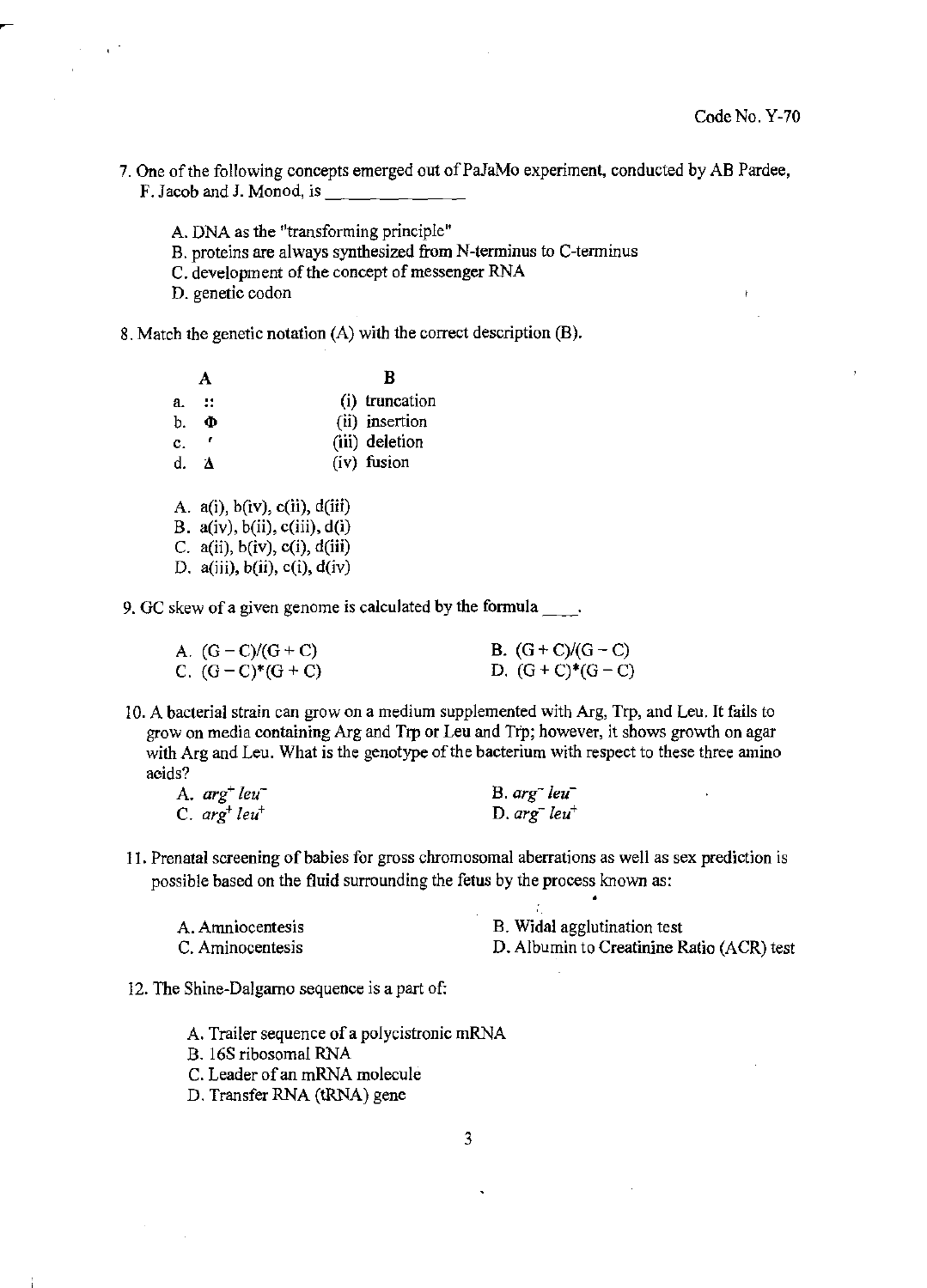- 13. Amino acids are attached to the correct tRNA molecules by a set of activating enzymes called:
	- A. Aminoacyl tRNA synthetases B. Peptidyl tRNA synthetases
	- C. Peptidyl transferases

D. Deformylase

14. Induction of beta-galactosidase activity by IPTG is the result of

- A. Stimulation of the lac repressor function
- B. IPTG binding to *lac* operon and inducing transcription
- C. IPTG binding to *lac I* gene product and inhibiting its activity
- D. Inhibition of beta-galactosidase degradation
- 15. Which of the following amino acid has the greatest number of codons?

A. Proline B. Leucine C. Tryptophan D. Aspartic acid

- 16. DNA of a bacterium is not cleaved by its own restriction enzymes because the recognition DNA sequences are
	-

A. Methylated B. Deleted<br>C. Bound by inhibitory proteins B. Not acce

D. Not accessible to restriction enzymes.

17. The cell walls of gram-stain-positive bacteria contain two modified sugars,  $N$ acetylglucosamine and N-acetylmuramic acid. They are covalently linked by

| A. $\alpha$ -1,4-glycosidic bond    | B. $β$ -1,6-glycosidic bond     |
|-------------------------------------|---------------------------------|
| C. $\alpha$ -1,6-glycosidic bond D. | D. $\beta$ -1,4-glycosidic bond |

# 18. Acid fast staining of gram-stain-positive mycobacterium is due to

- A. presence of dipicolinic acid in cell wall
- B. presence of mycolic acid in cell wall
- C. presence of techoic acid in cell wall
- D. presence of diaminopimelic acid in cell wall

19. A bacterial culture had an initial cell density of  $10<sup>3</sup>$  cells/ml. In 6 hours, the cell density reached 106 cells/ml. Given the formula for the number of generations,

 $n = (log_{10}N_f - log_{10}N_0)/0.301$ ; the number of generations (n) the cells have undergone is

A. 3 B. 10 C. 15 D. 20

20. Exposure of a photographic film to DNA labeled with a radioactive isotope is:

- A. DNA Cross-linking B. Electrophoresis
- C. Autoradiography D. Radiotherapy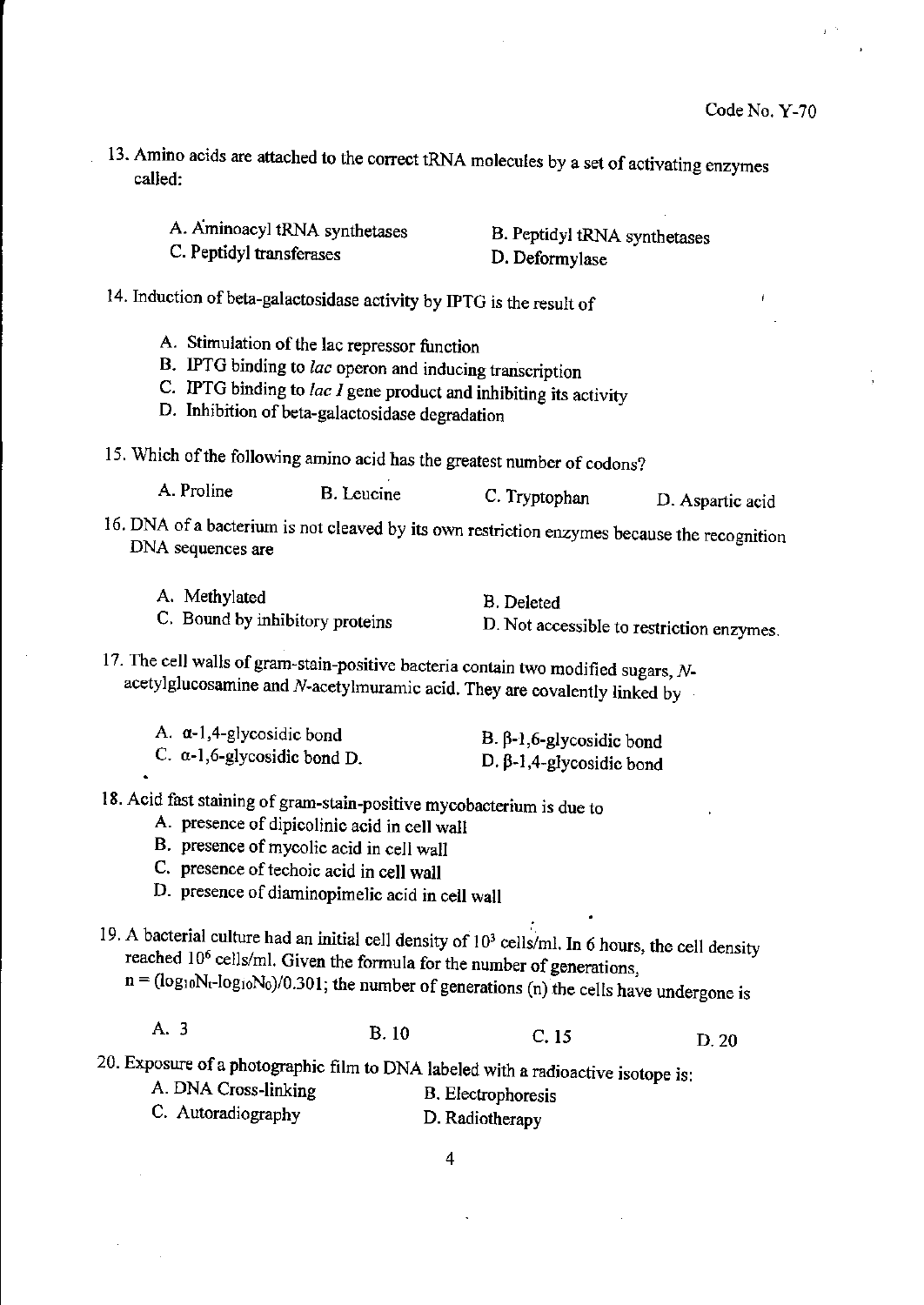21. In pBeloBACll cloning vector, the BAC cloning site is flanked by

- A. Only SP6 promoter sequence
- B. Only T7 promoter sequence
- C. Both SP6 and T7 promoter sequence
- D. Both SacB and T7 promoter sequence
- 22. Which frequency range is known as the fingerprint region in infrared spectroscopy?

A.  $400 - 1400$ cm<sup>-1</sup> B.  $1400 - 900$ cm<sup>-1</sup> C.  $900 - 600$ cm<sup>-1</sup> D. 600 - 250cm<sup>-1</sup>

23. Oxidation of protein leads to

| A. Misfolding   | B. Denaturation       |
|-----------------|-----------------------|
| C. Renaturation | D. Hydrophobic effect |

24. In which method the substrate and inhibitor cannot bind to the enzyme at the same time

| A. Competitive inhibition      | B. Uncompetitive inhibition |
|--------------------------------|-----------------------------|
| C. Non- Competitive inhibition | D. Allosteric inhibition    |

25. Varions bacterial photosynthetic organisms like green sulfur bacteria, purple sulfur bacteria, and purple nonsulfur bacteria are different in their light absorption, pigments, structure but they also have common similarities. Can you identify the similarity among them from the following answers?

| A. They are all mixotrophic      | B. They are all aerobic |
|----------------------------------|-------------------------|
| C. They all have Reaction Centre | D. Thylakoid            |

26. ~ Incidence of Beriberi, a neurological disorder is due to deficiency of which of the following?

| A. Cyanocobalamin | B. Pyridoxal phosphate |
|-------------------|------------------------|
| C. Riboflavin     | D. Thiamine            |

27. Cyclo-oxygenase catalyzes the formation of prostaglandins from which of the foIlowing precursor?

| A. Cholesterol | B. Palmitic acid    |
|----------------|---------------------|
| C. Glycerol    | D. Arachidonic acid |

28. In proteins, N-linked oligosaccharides are attached to:

| A. Glutamine | B. Arginine   |
|--------------|---------------|
| C. Lysine    | D. Asparagine |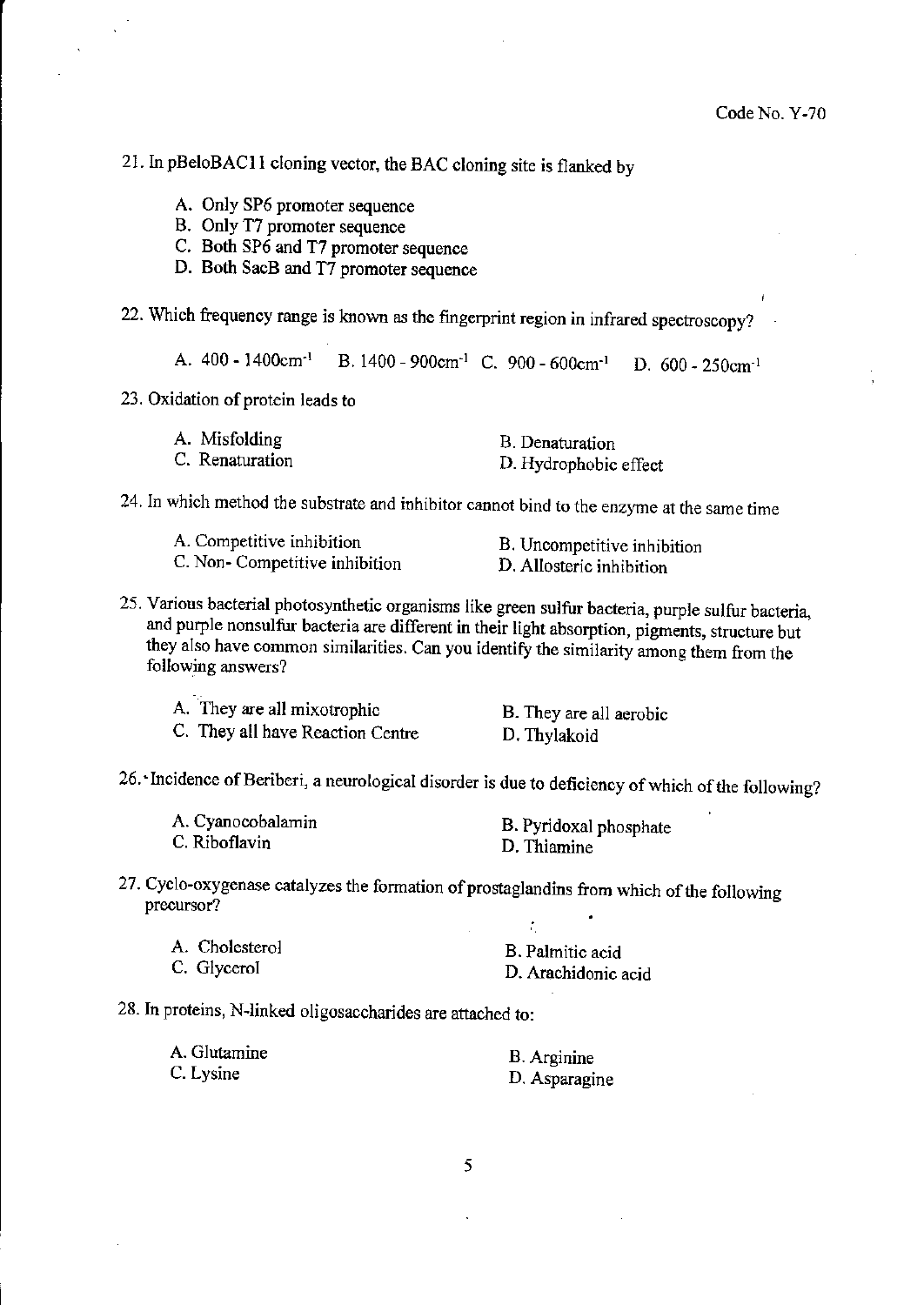29. If the average molecular weight of one amino acid is 110 Daltons, the molecular weight of a peptide made up of 10 amino acids is expressed to be

A.1100 B. 938 C.876 D.744

30. Which one of the following combinations of amino acids in a protein is likely to be phosphoryJated by protein kinases?

| A. Arg, Leu, Ala, Ile | B.Tyr, Ser, Thr, His  |
|-----------------------|-----------------------|
| C. Val, Glu, Phe, Lys | D. Met, Trp, Asp, Pro |

- 31. Consider the following peptide sequence in which the amino acids are depicted in the one letter code: D-W-V-R-M-S-M-F-K-Q-G-P-R-M. When this peptide is treated with trypsin the fragments generated would be
	- A. D-W-V-R; M-S-M-F-K; D-W-V-R-M-S-M-F-K; D-W-V-R-M-S-M-F-K-Q-G-P-R; M-S-M-F-K-Q-G-P-R-M B. V-R-M-S-F; C-Q-G-P-K; M; D-W-V-R; M-S-F-C-Q-G-P-R-IiI; D-W-V-R-M; S-F-C-R-M C. V-R-M-S-F; D-W-V; R-M-S-F-C-Q-G-P-Y-M; M-S-F-C-Q-G-P-Y-M; F-M-R-Y-M
	- D. V-R-M-S-F; C-Q-G-P-Y; R-M-S-F-C-Q-G-P-Y-M; F-C-Q-G-P; S-F-C-Q-G-P-Y-M;
- 32. DNA was extracted and analysed for base composition from the cells of *Staphylococcus afermentans*. It was found that 37% of the bases are cytosine. Using this information, predict what percentage of the bases is adenine?

A. 20% B.13% C.53% D.30%

33. If a virus particle contains double stranded DNA with 200,000 base pairs, how many complete spirals would occur on each strand?

| A. 20,000 complete spirals  | B. 40,000 complete spirals |
|-----------------------------|----------------------------|
| C. 100,000 complete spirals | D. 60,000 complete spirals |

- 34. Calvin Bridges discovered rare exceptions in the expected pattern of inheritance in crosses with several X-linked genes. In the crosses between white-eyed (X<sup>w</sup>X<sup>w</sup>) Drosophila females with red-eyed  $(X^{w+}Y)$  males, the rare primary exceptional progeny the he recovered were:
	- A. Red eyed sterile females with the genotype,  $X^{w+}0$
	- B. White eyed fertile females with the genotype,  $X^wX^w$  Y
	- C. Red eyed sterile males with the genotype,  $X^{w+}Y$
	- D. White eyed fertile males with the genotype,  $X^{\mathsf{w}}0$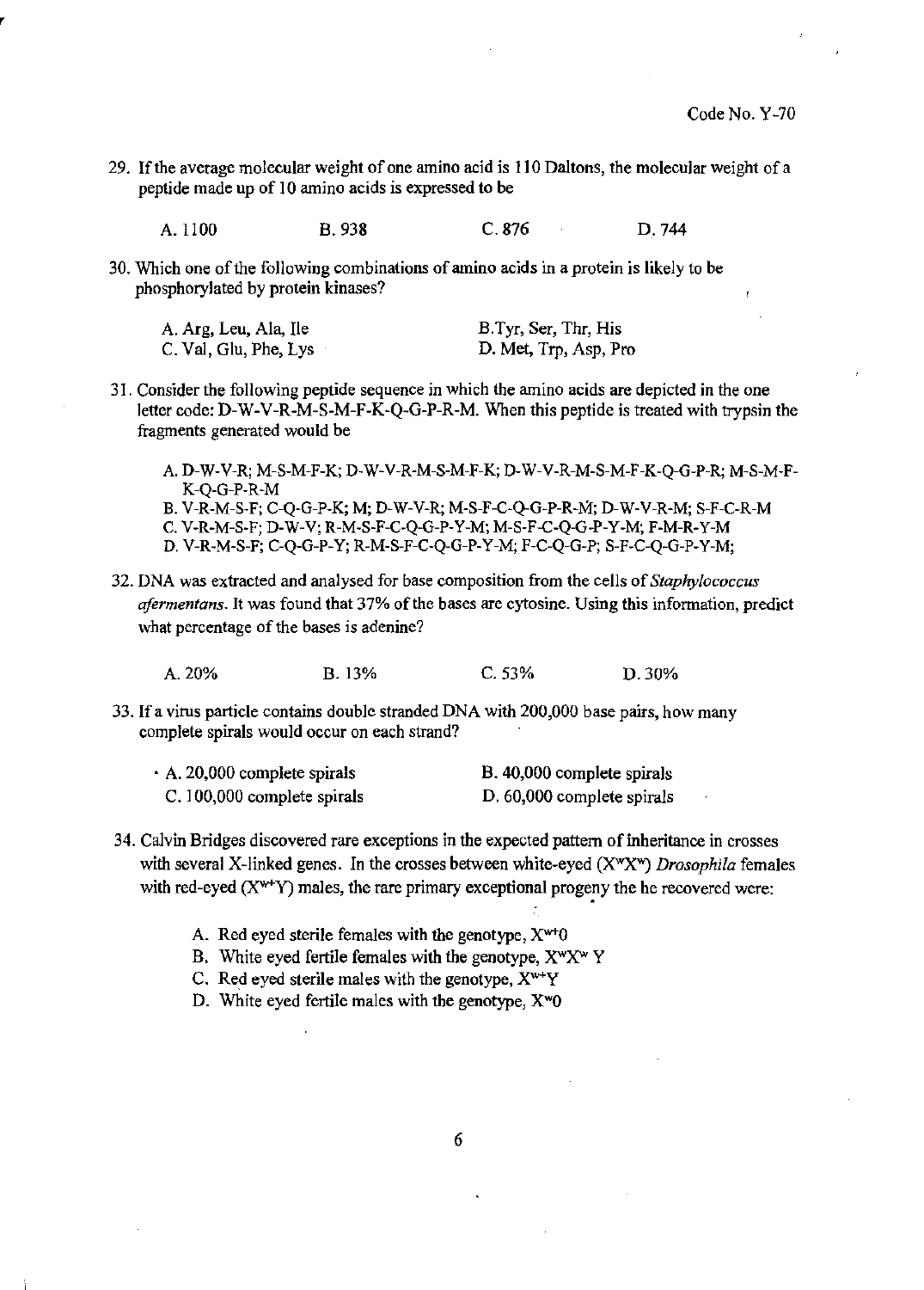- 35. If two loci  $A/a$  and  $B/b$  are 14 map units apart and an  $Ab/aB$  individual is testcrossed, there will be
	- A. 14% AaBb individuals B. 14% aaBb individuals
		-

C. 7% aabb individuals D. 28% recombinant individuals

## PART-B

36. A man produces the following kinds of spenn in equal proportions: *EF, Ef, eF* and *ef* What is his genotype with reference to the genes specified?

*A.EEFF B.EeFJ* C. *EEFJ* D. *eeJ!* 

37. Transposable elements like *hobo* mediates intrachromosomal recombination in *Drosophila*  such that two *hobo* elements on the same chromosome pair and recombine with each other. What would be the result of such recombination if the *hobo* elements were oriented in the Opposite direction on the chromosome?

| A. insertion | B. deletion | C. duplication | D. inversion |
|--------------|-------------|----------------|--------------|
|--------------|-------------|----------------|--------------|

38. The nitrogen-fixing nodules of a bean plant carries a variant of hemoglobin molecule which scavenges oxygen is

| A. Carbaminohemoglobin | B. Leghemoglobin |
|------------------------|------------------|
| C. Myeloglobin         | D. Oxyhemoglobin |

39. Harvey, J. Alter, Michael Houghton and Charles M. Rice were awarded noble prize (2020) for medicine and physiology for their seminal work on this virus

| A. Human Papilloma virus | B. Hepatitis C virus |
|--------------------------|----------------------|
| C. Sars Corona virus     | D. Ebola virus       |

40. Consider the following statements and choose the correct answer.

Statement 1: Retting is a process where the action of water, fungi and bacteria entering the leaf via the stomata, decompose the mainly parenchymatous matter surrounding the fiber bundles and thereby free the fibers from the other tissues.

Statement 2: Bast fibers are usually separated by this means except flax fibers, which are not extracted by retting

- A. Both statements are correct.
- B. Both statements are false.
- C. Statement 1 is correct and statement 2 is false.
- D. Statement 2 is correct and statement 1 is false.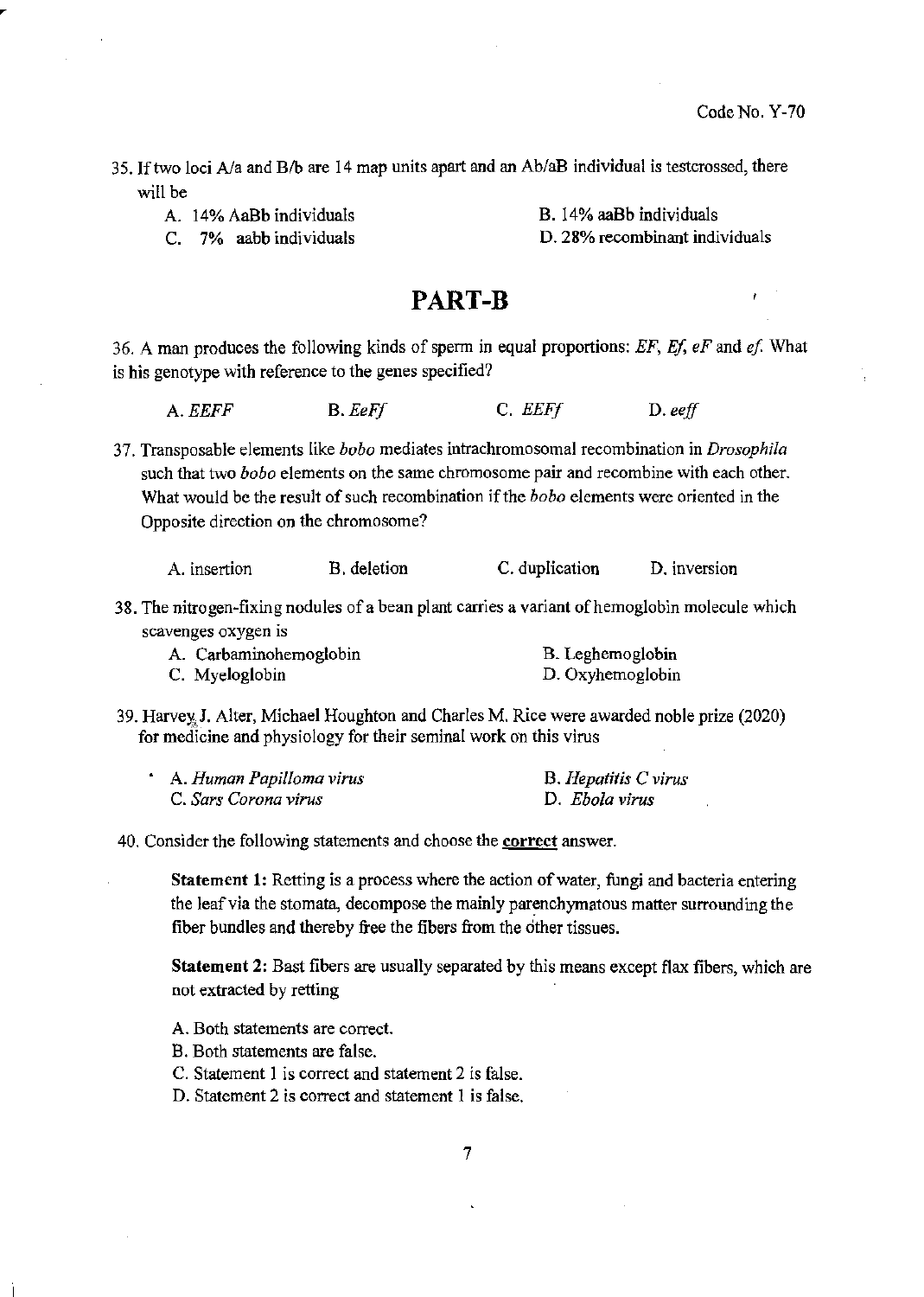41. Which of the following does NOT act as a secondary messenger during cell signaling?

A. c-AMP B. IP<sub>3</sub> C. Ca<sup>2+</sup> D. PLC

42. Which of the following fruit and vegetable has the least amount of sucrose?

A. Tomato B.Banana C.Mangoes D. Sugar beet

- 43. Which of the bacterial enzymes is involved in Glyphosate resistance?
	- A. 5-enolpyruylshikimate-3-phosphate synthase
	- B. PhosphoenoJ Pyruvate Carboxylase
	- C. Phosphoinothricin N-Acetyltransferase
	- D. Hexokinase
- 44. Which of the following modified dihybrid ratio is obtained in  $F_2$  generation in case of dominant epistasis?
	- A. 12: 3: 1 B. 13: 3 C. 9: 6: 1 D. 5: 7
- 45. Garrod studied a number of inborn errors of metabolism in which the patients excreted abnormal substances in the urine. In the individuals affected by the hereditary disease alkaptunuria, the abnormal substance excreted is called as

| A. 4-Hydroxyphenylpyruvic acid | B. 4-Maleylacetoacetic acid |
|--------------------------------|-----------------------------|
| C. Homogentisic acid           | D. Fumarylacetoacetic acid  |

46. The purpose of a quantitative genetic analysis of a trait is

A. To determine the nature of gene interactions controlling the trait in a given population

- . B. To determine the genotypes of the individuals of a population
- C. To determine the number of genes controlling a specific trait in the population D. To determine how much of the phenotypic variation associated for a trait in a population is due to genetic variation and how much is due to environmental variation
- 47. The stage of meiotic prophase 1 during which the chromosomes become visible in the light microscope as unpaired thread-like structures is

| A. Leptotene | B. Zygotene<br>C. Pachytene | D. Diplotene |
|--------------|-----------------------------|--------------|
|--------------|-----------------------------|--------------|

48. Which of the following present exclusively in outer layer of plasmamembrane?

A. Phospolipids B. Sterols C. Glycolipids D. Extrinsic proteins

÷.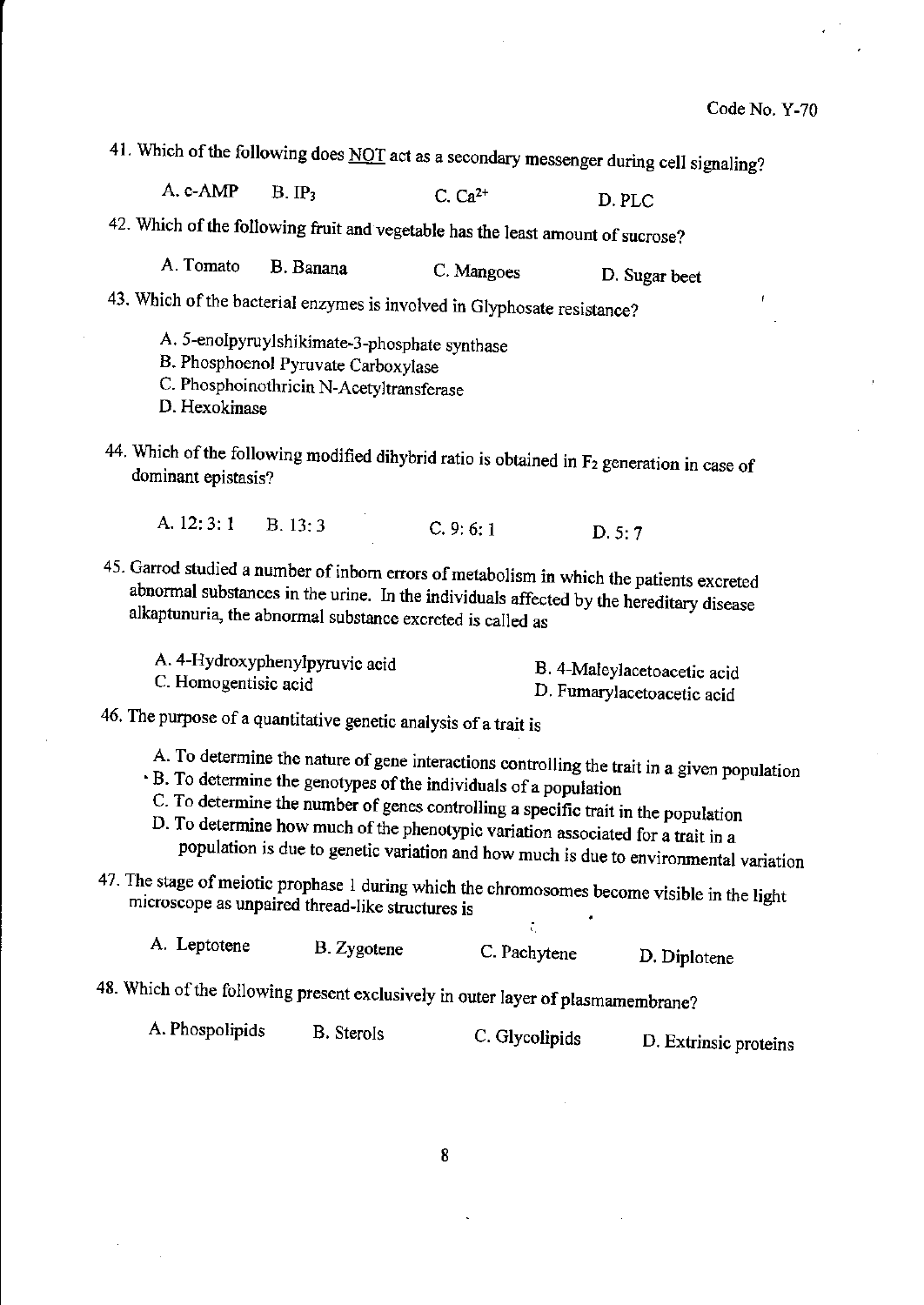$\sim$ 

49. Victorin is a host-specific toxin produced by *Helminthosporium victoriae* is a

 $\propto \frac{1}{2}$ 

 $\bar{\gamma}$ 

 $\frac{1}{2}$ 

 $\mathcal{L}$ 

| A. Linear polyketols varying $C_{35}$ - $C_{45}$ in length<br>C. Cyclic pentapeptide                                                                                                    |                       |                                               |  | B. Cyclic tetradepsipeptide<br>D. Polyketide coronafacic acid |
|-----------------------------------------------------------------------------------------------------------------------------------------------------------------------------------------|-----------------------|-----------------------------------------------|--|---------------------------------------------------------------|
| 50. George Beadle and Edward Tatum proposed one gene-one enzyme hypothesis through<br>experiments conducted with the following organism                                                 |                       |                                               |  |                                                               |
| A. Neurospora crassa<br>C. Saccharomyces cerevisiae                                                                                                                                     |                       | B. Drosophila melanogaster<br>D. Mus musculus |  |                                                               |
| 51. The antibacterial effect of 'oxazolidinones' is by _________________________                                                                                                        |                       |                                               |  |                                                               |
| A. Inhibiting bacterial transcription<br>B. Inhibiting binding of N-formylmethionyl-tRNA to the ribosome<br>C. Inhibiting ATP synthesis<br>D. Inhibiting nucleotide metabolism          |                       |                                               |  |                                                               |
| 52. Preservation of the order of genes or genomic regions along the chromosomes is called                                                                                               |                       |                                               |  |                                                               |
| A. Parsimony                                                                                                                                                                            | B. Synteny            | C. Paralogy                                   |  | D. Ontology                                                   |
| 53. The enzyme commission number is a numerical classification of enzymes based on _____.                                                                                               |                       |                                               |  |                                                               |
| A. Chemical reactions they catalyze<br>B. Tertiary structure of amino acids<br>C. <sup>5</sup> Physicochemical properties<br>D. Distribution of $\alpha$ -helix and the $\beta$ -strand |                       |                                               |  |                                                               |
| 54. Which of the following is not a gene knockdown approach?                                                                                                                            |                       |                                               |  |                                                               |
| A. RNAi                                                                                                                                                                                 | B. VIGS               | C. TALEN                                      |  | D. miRNA                                                      |
| 55. The gene <i>npt</i> II imparts resistance to the antibiotic ____.                                                                                                                   |                       |                                               |  |                                                               |
| A. Hygromycin                                                                                                                                                                           | <b>B.</b> Ampicillin  | C. Kanamycin                                  |  | D. Chloramphenicol                                            |
| 56. The non-homologous recombination in higher organisms may arise due to one of the<br>following:                                                                                      |                       |                                               |  |                                                               |
| A. Inversions                                                                                                                                                                           | <b>B.</b> Transposons | C. Duplications                               |  | D. Deletions                                                  |
|                                                                                                                                                                                         |                       |                                               |  |                                                               |

 $\zeta$ 

 $\bar{z}$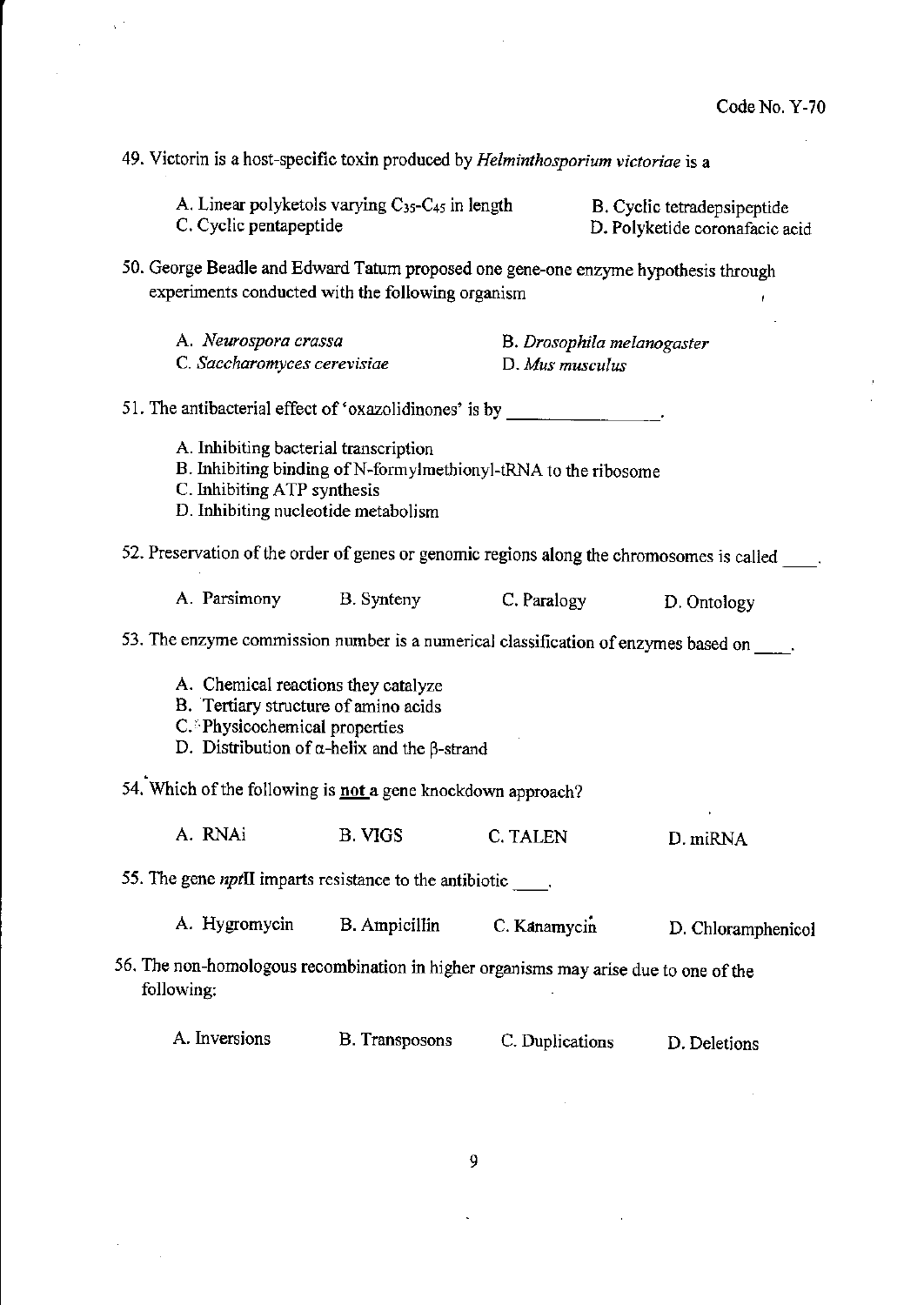**57. Match the definitions (A) with their correct tenninologies (B).** 

A

- **a. Conversion of chemical compounds to different forms by the biological system**
- **b. Supplementing nutrients and other factors that promote the growth and activity of microbes**
- **c. Biological process of reducing complex contaminants to non-toxic levels (iii) Biofonnulation**
- **d. Introducing microbes into the environment/process to aid in remediation (iv) Bioremediation**
- **e. Passive concentration of contaminants into the cellular structure**

B

- **(0 Biosimulation**
- **(ii) Biosorption**
- 
- 
- **(v) Biotransformation**
- **(vi) Bioaugmentation**
- **(vii) Biostimulation**

A.  $a(ii)$ ,  $b(iii)$ ,  $c(iv)$ ,  $d(v)$ ,  $e(vi)$ B.  $a(vi)$ ,  $b(v)$ ,  $c(ii)$ ,  $d(iv)$ ,  $e(i)$ C.  $a(iii)$ ,  $b(i)$ ,  $c(vi)$ ,  $d(ii)$ ,  $e(iv)$ D.  $a(v)$ ,  $b(vii)$ ,  $c(iv)$ ,  $d(v)$ ,  $e(ii)$ 

58. Match the mutagens (A) with the type of mutation they induce (B).

A

**a. 5-bromouracil** 

**c. Proflavine d. 2-aminopurine e, nitrous acid** 

**b. Ethyl ethane sulfonate** 

B

- (i) intercalating and buckling DNA
- **(ii) purine analogue**
- **(iii) conversion of adenine to hypoxanthine**
- **(iv) removal** of purine **ring** 
	- (v) pyrimidine analogue

 $\zeta$ 

A.  $a(v)$ ,  $b(iv)$ ,  $c(i)$ ,  $d(ii)$ ,  $e(iii)$ B. a(i),  $b(v)$ , c(ii),  $d(iv)$ , e(iii) C.  $a(v)$ ,  $b(ii)$ ,  $c(i)$ ,  $d(iii)$ ,  $e(iv)$ D.  $a(iii)$ ,  $b(iv)$ ,  $c(v)$ ,  $d(ii)$ ,  $e(i)$ 

**59. Which among the following is an intermediate in steroid biosynthesis?** 

**A. Chorismate B. 2, 4-Dihydroxybenxoate C. Squalene** D. Phytoene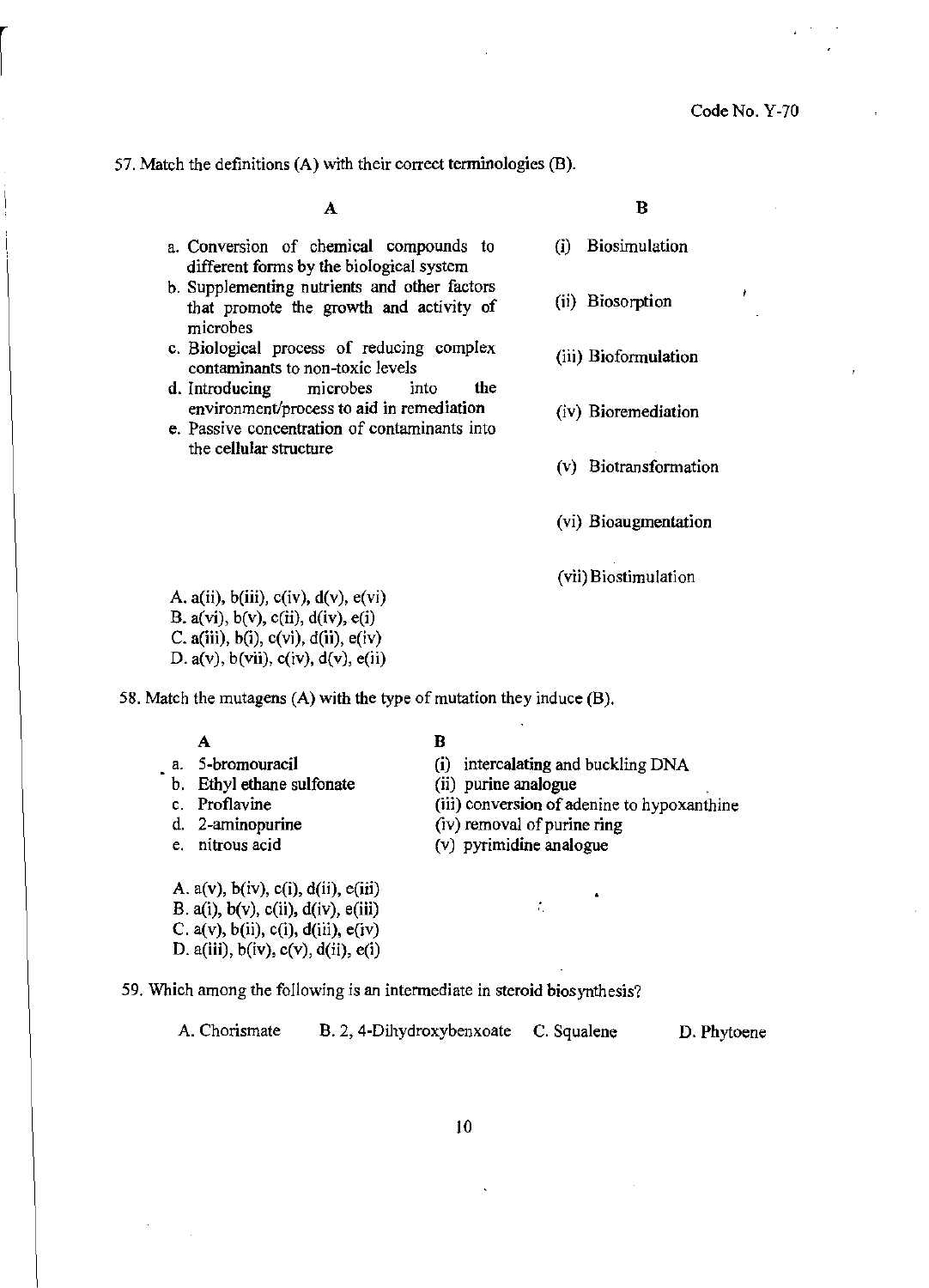60. Gnotobiotic refers to

- A. A biological system in which certain microbial communities are introduced to understand their function.
- B. A biological system which is germ-free with known microbial communities.
- C. A biological system in which certain microbial communities are excluded to understand their function.
- D. A complete biological system which includes macro and micro life.
- 61. Which among the following is **not** a Proteobacterium
	- A. *Rhizobium* B. *Rhodospirillum* C. *Leptospira* D. *Agrobacterium*
- 62. Q fever is caused by a member belonging to the genus

A. *Mixobacteria* B. *Coxiella* C. *Mycobacterium* D. *Leptospira* 

63. Leukopenia is one of the abnormal conditions related to immune system. This condition is known for

| A. Low RBC count in the blood    | B. High level of eosinophils in the blood |
|----------------------------------|-------------------------------------------|
| C. High level of LDL cholesterol | D. Low WBC count in the blood             |

#### 64. Gliding motility is common among

| A. Filamentous cyanobacteria | B. Pseudo mycelia of yeast |
|------------------------------|----------------------------|
| C. Paramecium                | D. Hydrilla                |

65. One of the following is used in the treatment of Parkinson's disease

| A. 2, 4-Dihydroxyphenylalanine | B. 1, 2-Dihydroxybenzoate             |
|--------------------------------|---------------------------------------|
| C. 2, 4-Dihydroxybenzoate      | D. 1, 2-Diamino-4hydroxyphyenyalanine |

66. Which of the following cells in peripheral nervous system produces the myelin sheath' around neural axons?

| A. Schwann cells |
|------------------|
| C. Astrocyte     |

B. Microglial cells D. Ependymal cells

÷.

67. Identify the mismatch

A. *Rhodobacter* - Alphaproteobacteria B. *Chromatium* - Gammaproteobacteria C. *Bdellovibrio* - Gammaproteobacteria D. *Campalobacter-* Epsilonproteobacteria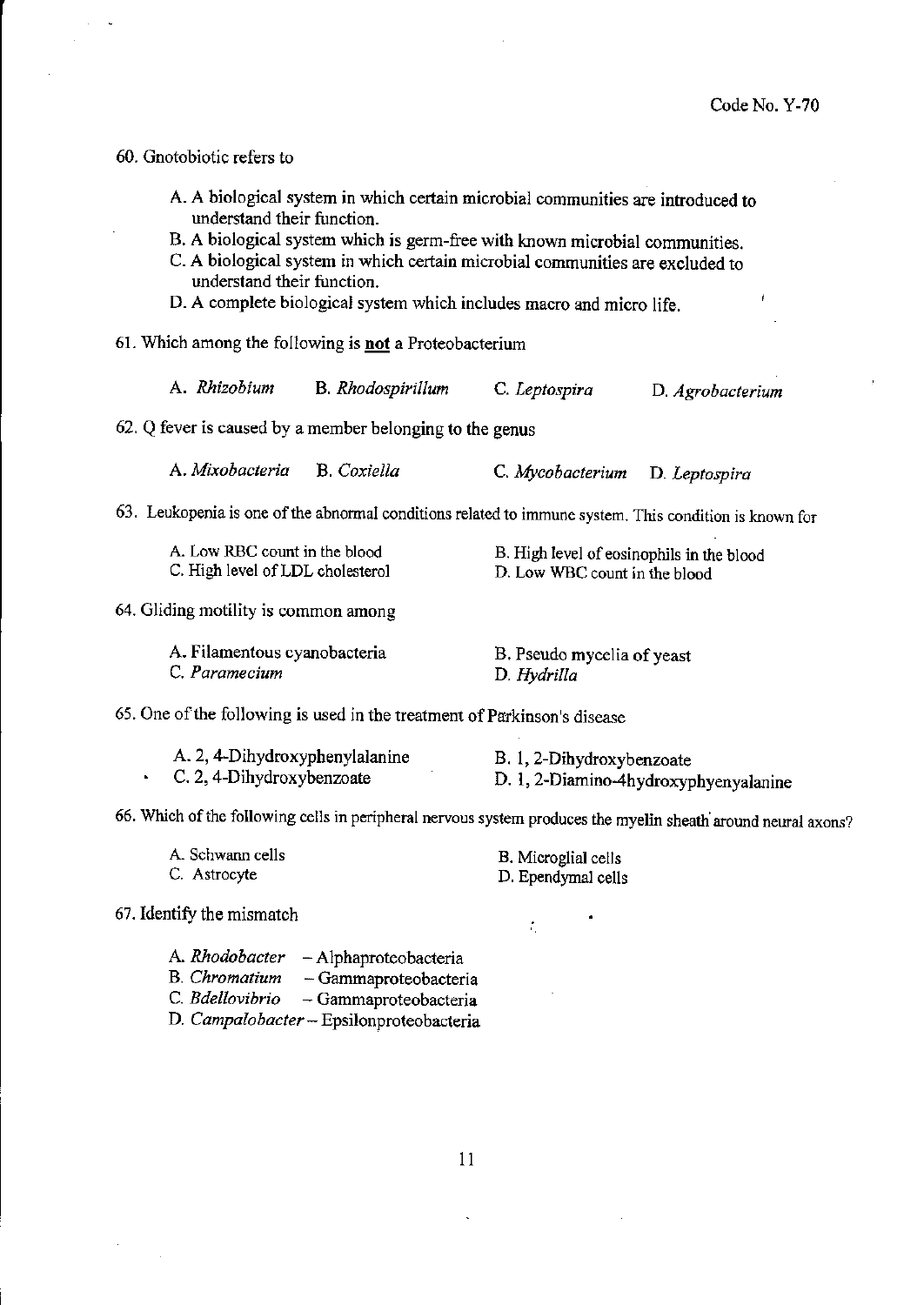$\mathbf{r}$ 

**68. "Cercariae" is an infective stage** of which of the **following disease?** 

| A. Lymphatic filariasis | B. Trichomoniasis  |
|-------------------------|--------------------|
| C. Cysticercosis        | D. Schistosomiasis |

**69. Match the following diseases in group A with their causative agent in group B.** 

| Group $A_1$       | Group B     |
|-------------------|-------------|
| K. Histoplasmosis | 1. Virus    |
| L. Encephalitis   | 2. Tapeworm |
| M. Cysticercosis  | 3. Fungi    |
| N. Leishmaniasis  | 4. Bacteria |
|                   | 5. Protozoa |
|                   |             |

| A. K-4; L-1; M-2; N-5 | $B. K-2; L-4; M-1; N-5$ |  |
|-----------------------|-------------------------|--|
| C. K-3; L-1; M-2; N-5 | $D. K-3; L-1; M-5; N-2$ |  |

**70. Which** of the **following disease is also known as Hansen's disease?** 

| C. Histoplasmosis<br>A. Plague<br>B. Leprosy | D. Gonorrhea |
|----------------------------------------------|--------------|
|----------------------------------------------|--------------|

------//END//------

 $\ddot{\phantom{a}}$ 

 $\zeta_i$